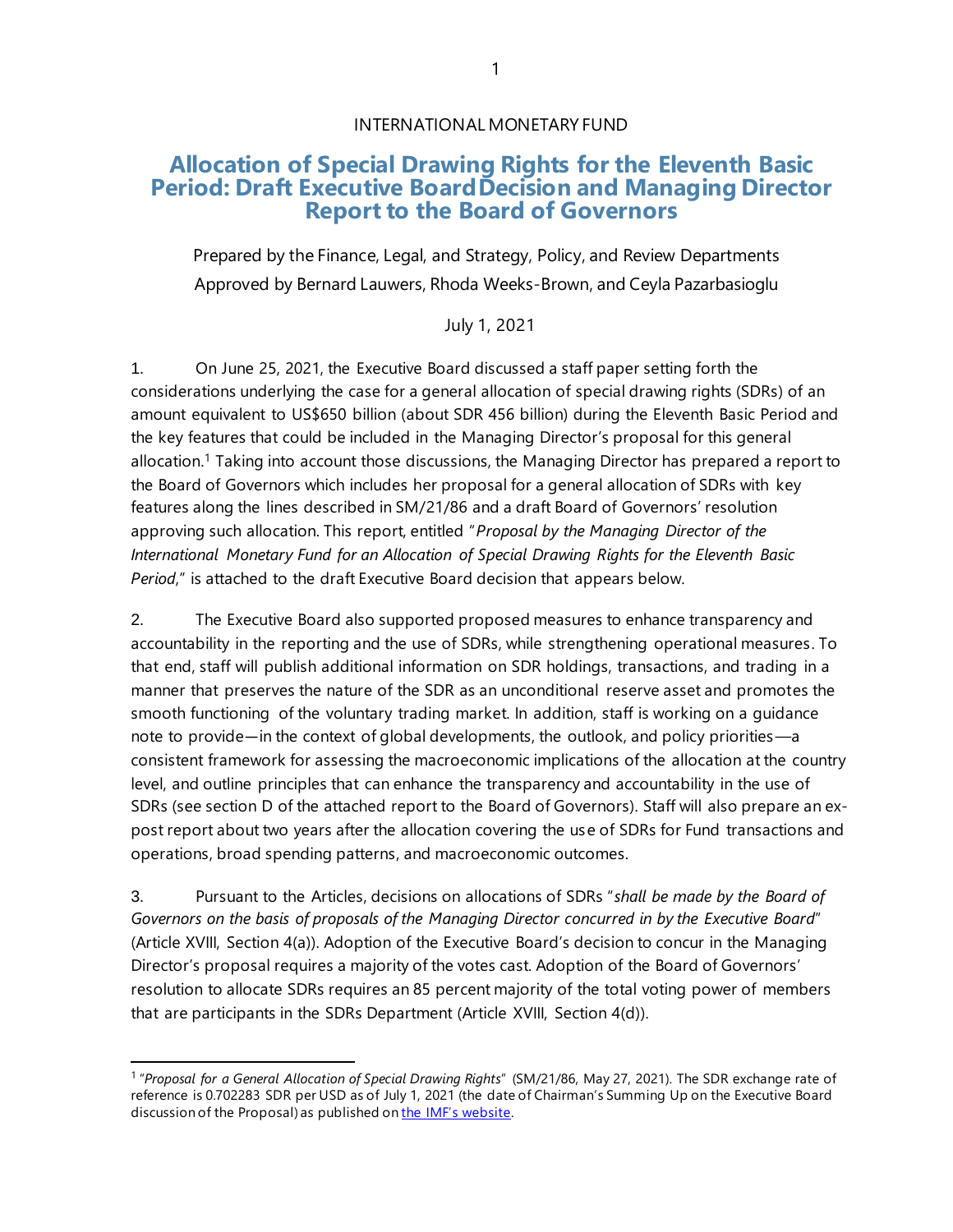4. The proposed Executive Board decision set forth below (a) provides for the Executive Board to concur in the Managing Director's proposal; (b) directs the Secretary to send to all Fund members that are participants in the SDR Department the report and proposed Board of Governors' resolution referred to in paragraph 1 above; and (c) authorizes the receipt of the proposed allocation by a member that became a participant after the commencement of the Eleventh Basic Period but prior to the date of the allocation decision (the Principality of Andorra), as provided for in Article XVIII, Section 2(d).

Accordingly, the following decision, which may be adopted by a majority of the votes cast, is proposed for adoption by the Executive Board:

# **Proposed Decision**

1. The Executive Board concurs in the proposal by the Managing Director for an allocation of Special Drawing Rights for the Eleventh Basic Period, which, together with a proposed Board of Governors' Resolution, is set forth in the Report attached to this decision entitled "*Proposal by the Managing Director of the International Monetary Fund for an Allocation of Special Drawing Rights for the Eleventh Basic Period.*"

2. Pursuant to Article XVIII, Section 2(d), a member that has become a participant in the Special Drawing Rights Department between January 1, 2017 and the day prior to the date of the allocation proposed pursuant to paragraph 1 of this decision, and has informed the Fund that it wishes to receive such allocation, shall receive an allocation in accordance with the proposed Resolution of the Board of Governors approving the allocation.

3. The Secretary is authorized and directed to send to each member of the Fund by rapid means of communication the Report and the proposed Resolution referred to in paragraph 1 of this decision.

4. The Board of Governors is requested, pursuant to Section 13 of the By-Laws, to vote on the proposed Resolution without meeting. To be valid, votes must be cast by Governors or Alternate Governors by rapid means of communication and must be received at the seat of the Fund before 6:00 p.m., Washington time, on or before August 2, 2021. Votes received after that time will not be counted.

5. All votes cast pursuant to this decision shall be held in the custody of the Secretary until counted, and all proceedings with respect thereto shall be confidential until the Executive Board determines the result of the vote.

6. The effective date of the Resolution of the Board of Governors shall be the last day allowed for voting.

7. The Secretary is authorized to take such further action as he shall deem necessary or appropriate in order to carry out the purposes of this decision.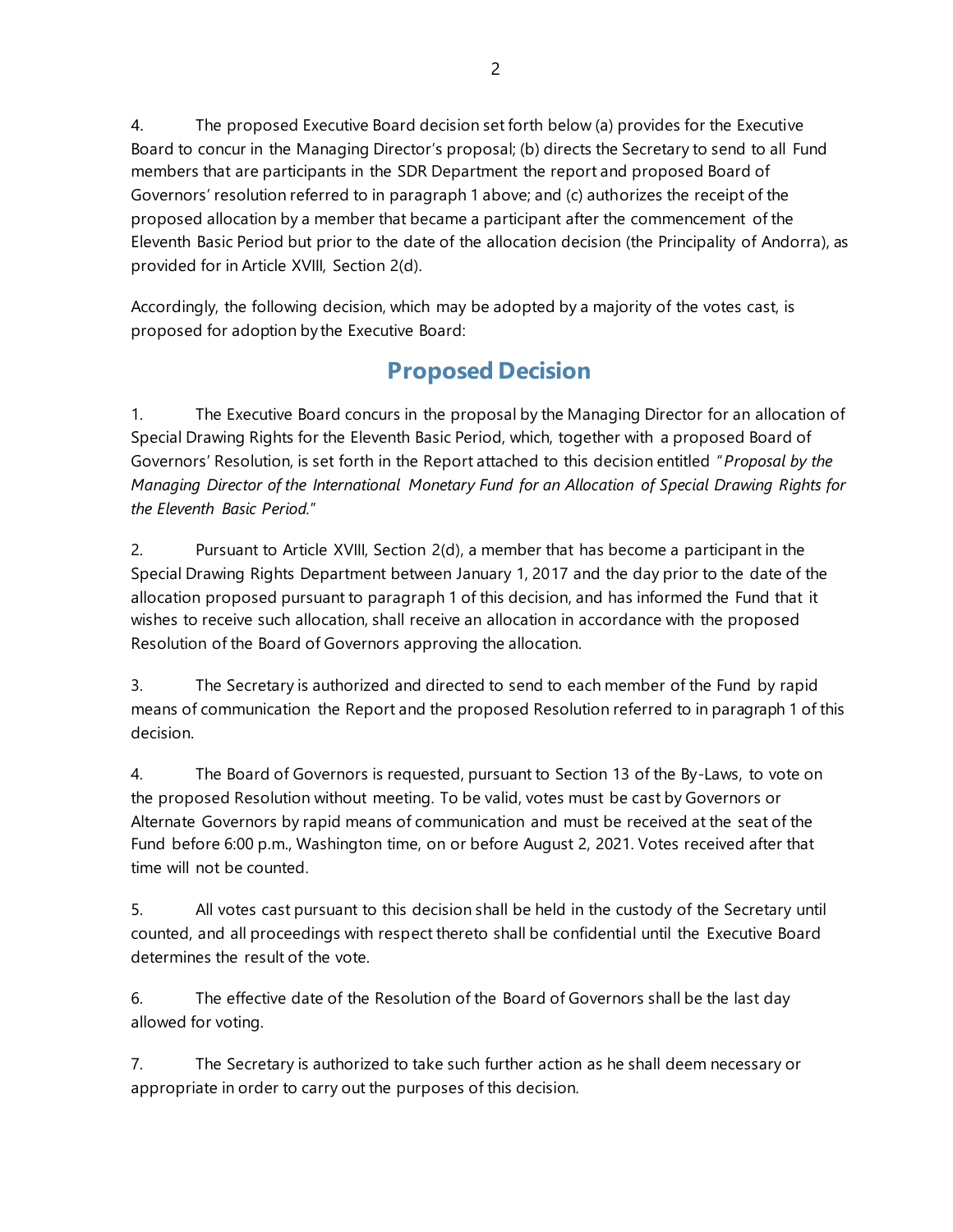# **Proposalby The Managing Director of the International Monetary Fund for an Allocation of Special Drawing Rights for The Eleventh Basic Period**

### **A. Introduction**

**1. Against an unprecedented global health and economic crisis, the membership called on the Fund to present a comprehensive proposal for a new general allocation of Special Drawing Rights (SDRs).** The Managing Director initiated consultations with the membership in March 2021. Following broad support of Fund members conveyed by Executive Directors in an informal briefing, the International Monetary and Financial Committee (IMFC) called on the Fund, at the 2021 Spring Meetings, to make a comprehensive proposal for a general SDR allocation in an amount equivalent to US\$650 billion (about SDR 456 billion) to help meet the long-term global need to supplement reserves.<sup>1,2</sup> In response, and having ascertained that there is a broad support among Special Drawing Rights Department participants, this report puts forth a proposal for a general allocation in an amount equivalent to US\$650 billion (about SDR 456 billion or 95.8455025357 percent of each member's quota). 3,4

**2. The economic environment contrasts sharply with that prevailing immediately prior to the Eleventh Basic Period, when no general allocation was proposed**. In June 2016, the then Managing Director did not put forward a proposal for a general allocation of SDRs. At that time, Directors generally concurred that it would be premature to bring a proposal for an SDR allocation or cancellation to the Board of Governors, pending further work on the reform of the international monetary system.<sup>5</sup> However, the Managing Director stated that she would bring the issue before the Board if and when appropriate.

#### **3. A general allocation of SDRs would help strengthen members' external positions, build confidence, foster the resilience and stability of the global economy, and contribute to**

<sup>1</sup> See [Communiqué of the Forty-Third Meeting of the International Monetary and Financial Committee](https://0-www-imf-org.library.svsu.edu/en/News/Articles/2021/04/08/communique-of-the-forty-third-meeting-of-the-imfc), April 8, 2021.

<sup>&</sup>lt;sup>2</sup> The SDR exchange rate of reference is 0.702283 SDR per USD as of July 1, 2021 (the date of Chairman's Summing Up on the Executive Board discussion of *Proposal for a GeneralAllocation of Special Drawing Rights*) as published on the [IMF's website](https://0-www-imf-org.library.svsu.edu/external/np/fin/data/rms_sdrv.aspx).

<sup>3</sup> Chairman's Summing Up on the Executive Board discussion on the *Proposal for a General Allocation of Special Drawing Rights* (BUFF/21/65), paragraph 2.

<sup>4</sup> Article XVIII, Sections 4(a) and (b) of the Fund's Articles of Agreement provide in the relevant part that: *"(a) Decisions under Section 2(a), (b) and (c) or Section 3 of this Article shall be made by the Board of Governors on the basis of proposals of the Managing Director concurred in by the Executive Board. (b) Before making any proposal, the Managing Director, after having satisfied [herself] that it will be consistent with the provisions of Section 1(a) of this Article, shall conduct such consultations as will enable [her] to ascertain that there is broad support among participants for the proposal.*"

<sup>5</sup> IMF, 2016, *[Report of the Managing Director to the Board of Governors and to the Executive Board Pursuant](https://0-www-imf-org.library.svsu.edu/en/Publications/Policy-Papers/Issues/2016/12/31/Report-of-the-Managing-Director-to-the-Board-of-Governors-and-to-the-Executive-Board-PP5047) to Article XVIII, Section 4(c)*[, SM/16/201.](https://0-www-imf-org.library.svsu.edu/en/Publications/Policy-Papers/Issues/2016/12/31/Report-of-the-Managing-Director-to-the-Board-of-Governors-and-to-the-Executive-Board-PP5047)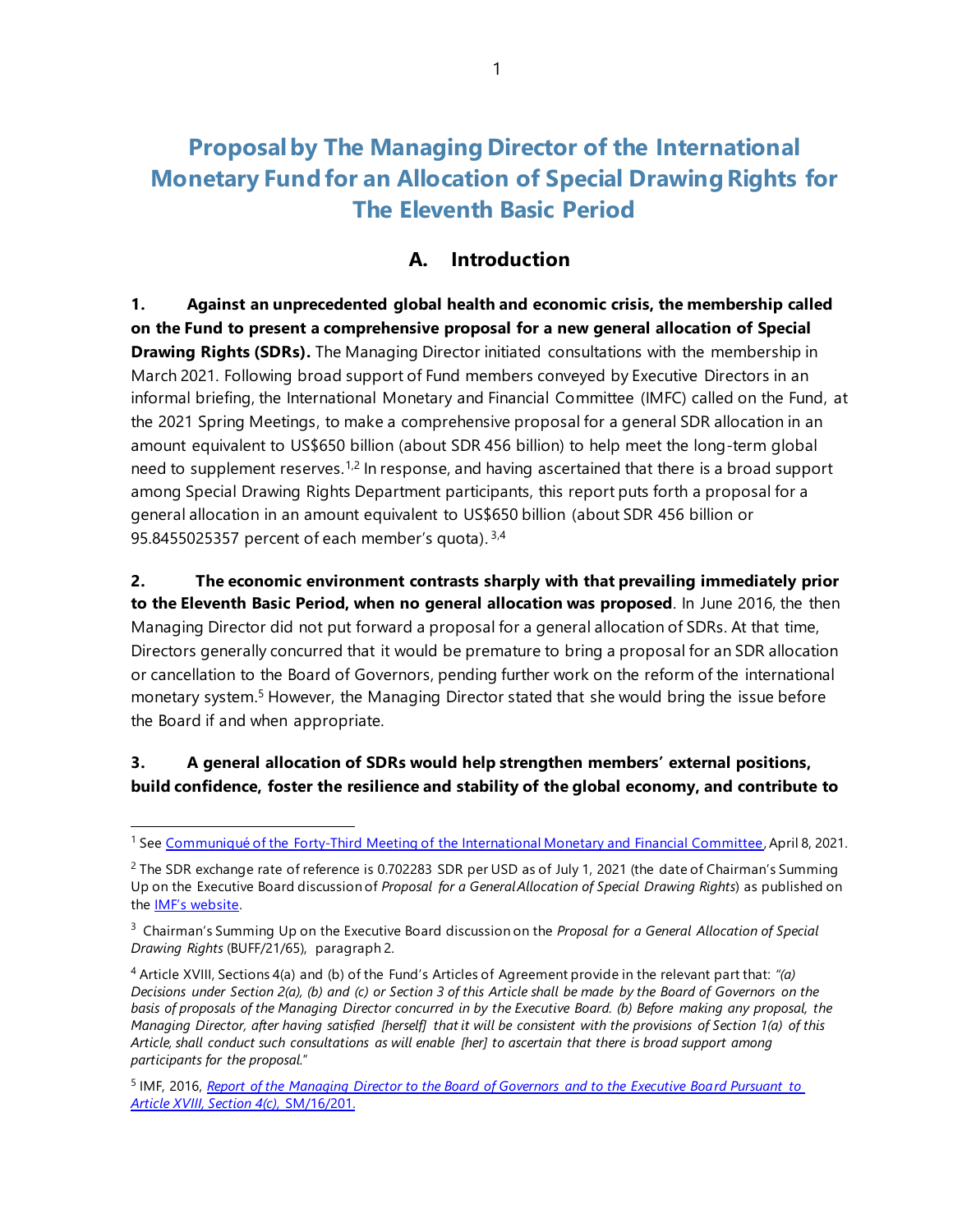**the global economic recovery.** The allocation has clear advantages in terms of immediate crisis response, mitigation of long-term economic scarring due to the pandemic and longer-term crisis prevention. The report argues that long-term needs for additional reserve assets are expected to be large; the allocation would cover a significant share of the long-term global reserve need.

**4. Accordingly, and pursuant to Article XVIII, Sections 4(a) and (b), I am now submitting to the Board of Governors a proposal for an SDR allocation during the Eleventh Basic Period**. I have satisfied myself, as required by Article XVIII, Section 4(b), that the proposal will be consistent with the provisions of Section 1(a) of that Article, which provides that: "*In all its decisions with respect to the allocation and cancellation of special drawing rights the Fund shall seek to meet the long-term global need, as and when it arises, to supplement existing reserve assets in such manner as will promote the attainment of its purposes and will avoid economic stagnation and deflation as well as excess demand and inflation in the world.*" I am also satisfied that there is broad support for the proposed allocation.

## **B. The Case for a General SDR Allocation**

#### **Global Context**

**5. The world economy is facing an unprecedented health and economic crisis that could affect the stability and smooth functioning of the international monetary system.** The COVID-19 crisis is complex, uncertain, and truly global, posing risks of extended scarring. The crisis has also substantially weakened external positions in many countries, raised external financing needs, exacerbated debt vulnerabilities, and deepened poverty. It may also compound prepandemic trends of low productivity growth and rising inequality. While uncertainty remains high, the global adjustment process is expected to be prolonged, with a global negative output gap persisting into the medium term amid higher liquidity and solvency risks.

**6. Many emerging and developing countries (EMDCs) entered the COVID-19 crisis with an inadequate level of reserves and further drew down their reserve buffers to respond to the crisis.** Before the pandemic, more than a half of EMDCs had inadequate reserve assets according to the Fund's Assessing Reserve Adequacy metric. As the pandemic unfolded, many EMDCs outside of Asia saw their current account balances deteriorate alongside the contraction in exports and global economic activity. While bold monetary policy support by major central banks at the onset of the crisis contributed to stabilizing global liquidity conditions, the capital outflow shock has been larger and more persistent than in past crises, and capital flows have yet to recover to their pre-COVID levels.

#### **Evidence of a Long-Term Global Need for Reserve Assets**

**7. Various benchmarks and estimates suggest that long-term global need for additional reserve assets are expected to be large, ranging from US\$1.1 to 1.9 trillion (about**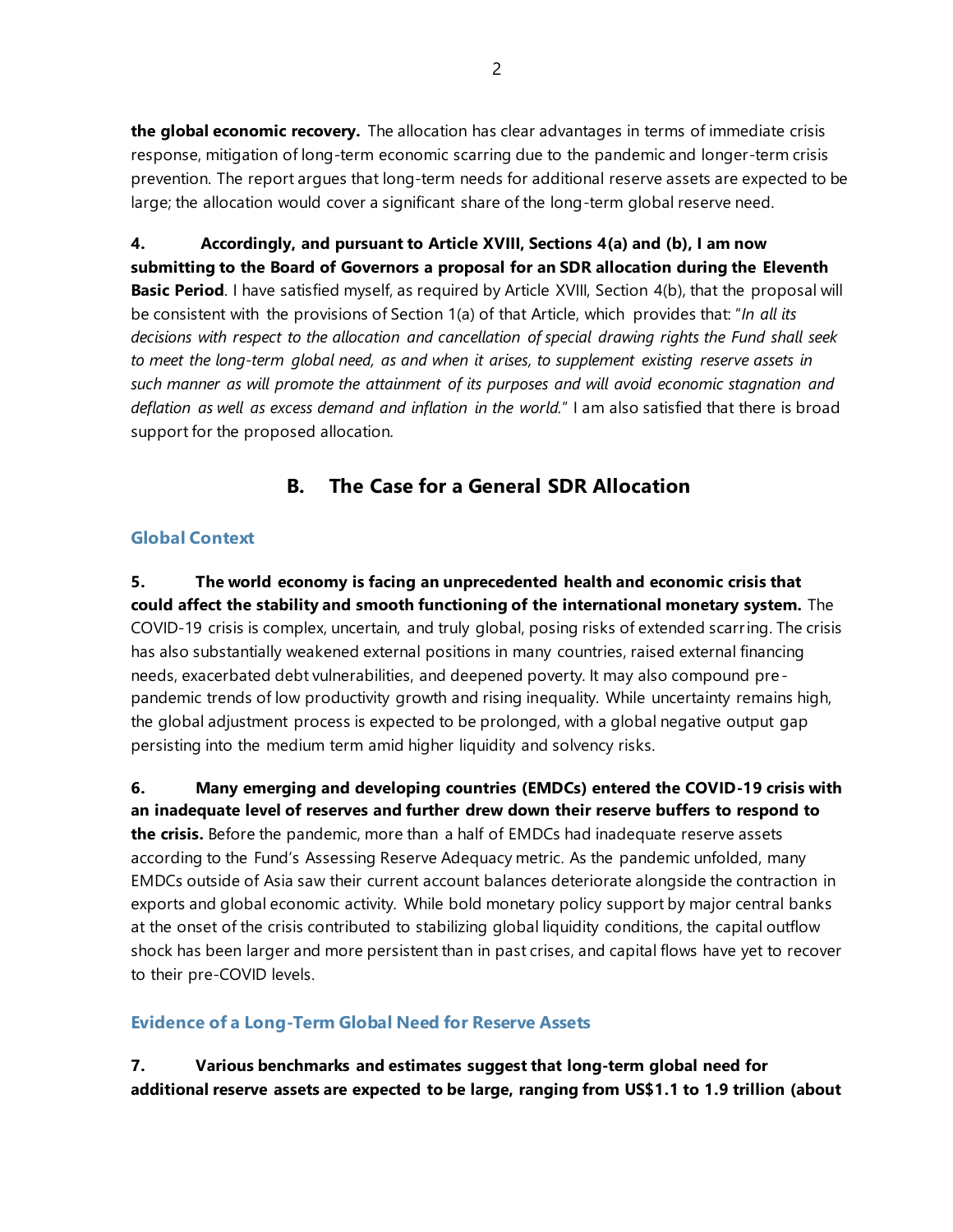**SDR 0.8 to 1.4 trillion) in the next five years.** The long-term need for reserve assets is calculated separately for non-reserve currency issuing advanced economies (AEs) and EMDCs, and then aggregated to obtain the global long-term need. The estimates are derived by using the methodologies in line with those employed for the assessment of the case for a general allocation [of SDRs during the Eleventh Basic Period in 2016.](https://0-www-imf-org.library.svsu.edu/external/np/pp/eng/2016/062916.pdf) The estimated range is higher than the one at the time of the 2016 assessment―about US\$0.7 to 1.7 trillion (about SDR 0.5 to 1.2 trillion). The increase since 2016 is mostly explained by the higher need for non-reserve currency issuing EMDCs. Roughly half of the increase since the 2016 assessment can be accounted for by the COVID-19 crisis.

**8. There are upside and downside risks to these estimates.** The global economy faces significant uncertainty and risks that are not captured in the baseline. On the one hand, an adverse turn in the course of the pandemic could worsen the medium-term economic outlook and require countries to further build up their reserve assets. In particular, uneven vaccine access and a divergent recovery between AEs and EMDCs could imperil capital flows to EMDCs, as AEs unwind their policy support. As a result, some EMDCs could face challenges meeting their external financing needs and thus might need to draw down their reserve buffers. On the other hand, the long-term global need for reserve assets could be lower if an upside risk materializes. For example, greater progress with vaccinations could uplift the medium-term global economic outlook and ease external financing conditions for EMDCs.

#### **Supply of Reserve Assets and Sources to Meet the Global Reserve Need**

**9. Countries that need to supplement their reserve assets can rely on several funding**  sources, but these sources would cover only part of the reserve needs. Besides an SDR allocation, countries can meet their reserve needs by running current account surpluses, and through net private capital inflows, and/or official financial support, which is critical especially for vulnerable countries with limited access to capital markets. The April 2021 WEO estimates that for countries that need to supplement reserve assets, these sources of financing would cover about US\$0.5–0.6 trillion (about SDR 0.3 to 0.4 trillion) by 2025, compared with the estimated global need of US\$1.1–1.9 trillion (about SDR 0.8 to 1.4 trillion).

**10. Aside from helping to meet the long-term global demand for reserve assets, supplementing reserve assets through a general allocation of SDRs offers several advantages over other funding sources.** SDRs are less costly than borrowing from the markets or accumulating reserves through current account surpluses with foreign exchange intervention. Further, SDRs do not contribute to excess global imbalances, face no immediate rollover risk and provide rapid unconditional liquidity to all members, thus complementing a fragmented and layered global financial safety net. Given those considerations, the general allocation of SDRs will promote international monetary cooperation, facilitate the expansion and balanced growth of international trade, shorten the duration and lessen the degree of disequilibrium in the balance of payments of members, and maintain orderly exchange arrangements. It will thus contribute to the attainment of the Fund's purposes as set out in Article I of the Articles of Agreement.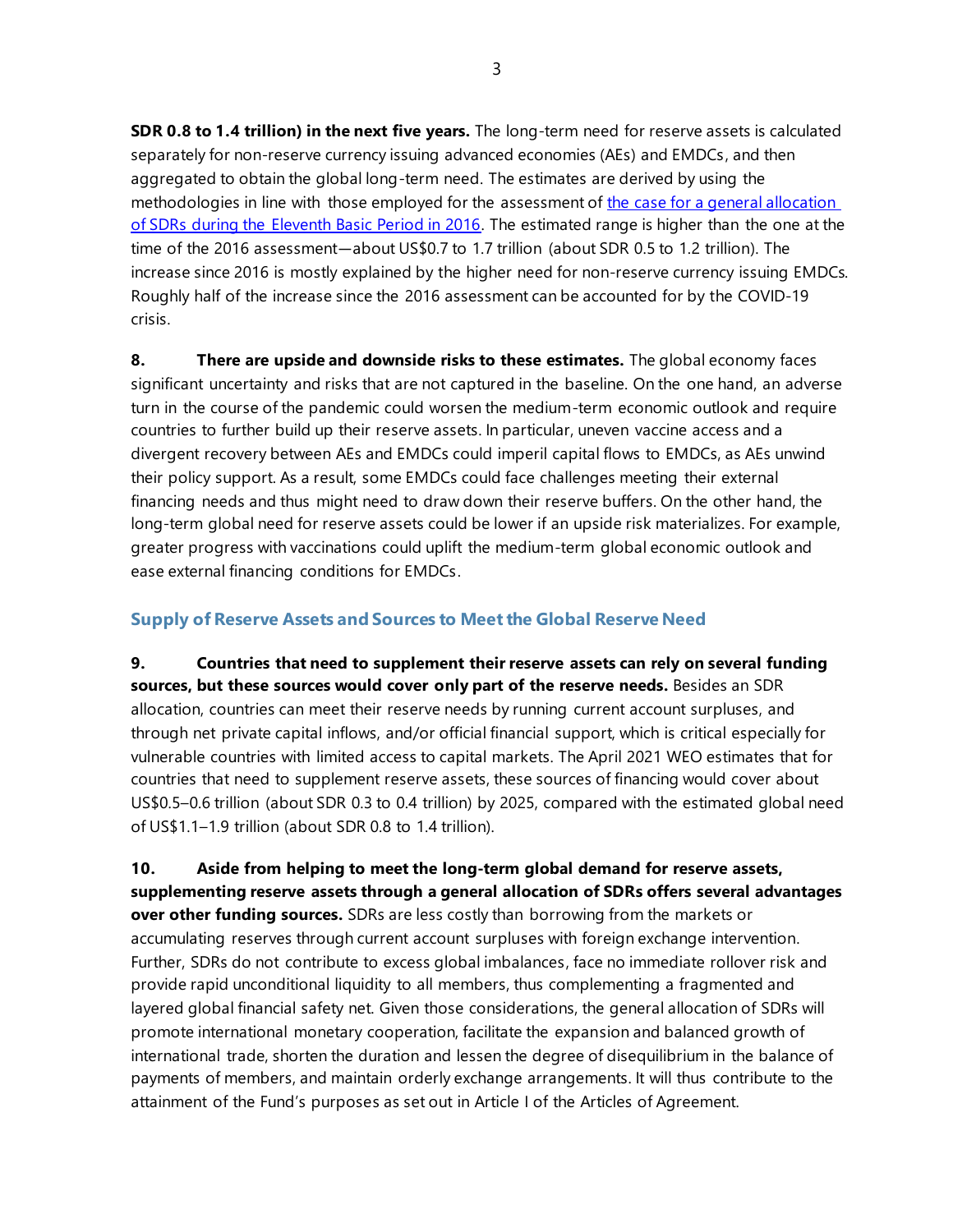**11. An allocation in a single tranche in an amount equivalent to US\$650 billion (about SDR 456 billion) would help to meet the long-term global need for reserve assets.** The 2009 allocation covered about 30 to 60 percent of the long-term global reserve need. Using the same percentage translates to a suggested allocation range of US\$0.3–1.2 trillion (about SDR 0.2–0.8 trillion) in 2021. As elaborated above, the allocation within this range would be consistent with the requirements set out in Article XVIII. Considering non-SDR funding sources, the allocation would cover a significant share of the residual long-term global reserve need. Furthermore, the allocation in a single tranche would provide an immediate boost to global reserves and instill global confidence during the COVID-19 crisis. This will support the global recovery and prevent further damage to the global economy and the stability of the international monetary system.

**12. The SDR allocation is not expected to generate global inflationary pressures.** The allocation per se does not exert any inflationary pressure. Even if countries spend their SDRs, this is unlikely to cause global excess demand and global inflation. The global output gap is currently large and negative and the proposed allocation in an amount equivalent to US\$650 billion (about SDR 456 billion) represents a small share of global GDP and money supply. Moreover, by boosting reserves and confidence, an SDR allocation would help stabilize foreign exchange market conditions and mitigate the exchange rate pass-through to inflation. Meanwhile, the US\$650 billion (about SDR 456 billion) general allocation of SDRs would help avoid global economic stagnation by instilling global confidence and helping liquidity-constrained countries to smooth needed adjustment and avoid contractionary and/or distortionary policies. The allocation would thus help avoid "*economic stagnation and deflation as well as excess demand and inflation in the world*," consistent with Article VIII, Section 1(a) and also further the Fund's purposes as set out in the Articles of Agreement.

**13. However, there are some potential risks and drawbacks of supplementing reserves with SDRs.** As determined by the Articles of Agreement (Article XVIII, Section 2(b)), the distribution of the SDR allocation is made in proportion to quota shares, which does not reflect individual members' reserve needs. Also, some recipient countries could unduly delay needed macroeconomic adjustment and reforms; or use SDRs without realizing the potential costs and risks, including the interest charges associated with the use of SDRs at variable interest rates. Therefore, I have instructed staff to enhance transparency and accountability in the reporting and the use of SDRs, while strengthening operational measures (see Section D on Post Allocation Issues).

**14. It will be important to keep the global need for SDRs under review.** As is required under the Articles, such a review will take place, at the latest, six months before the end of the Twelfth Basic Period (i.e., by June 30, 2026). Like other reviews, that review will also involve consultation with Executive Directors.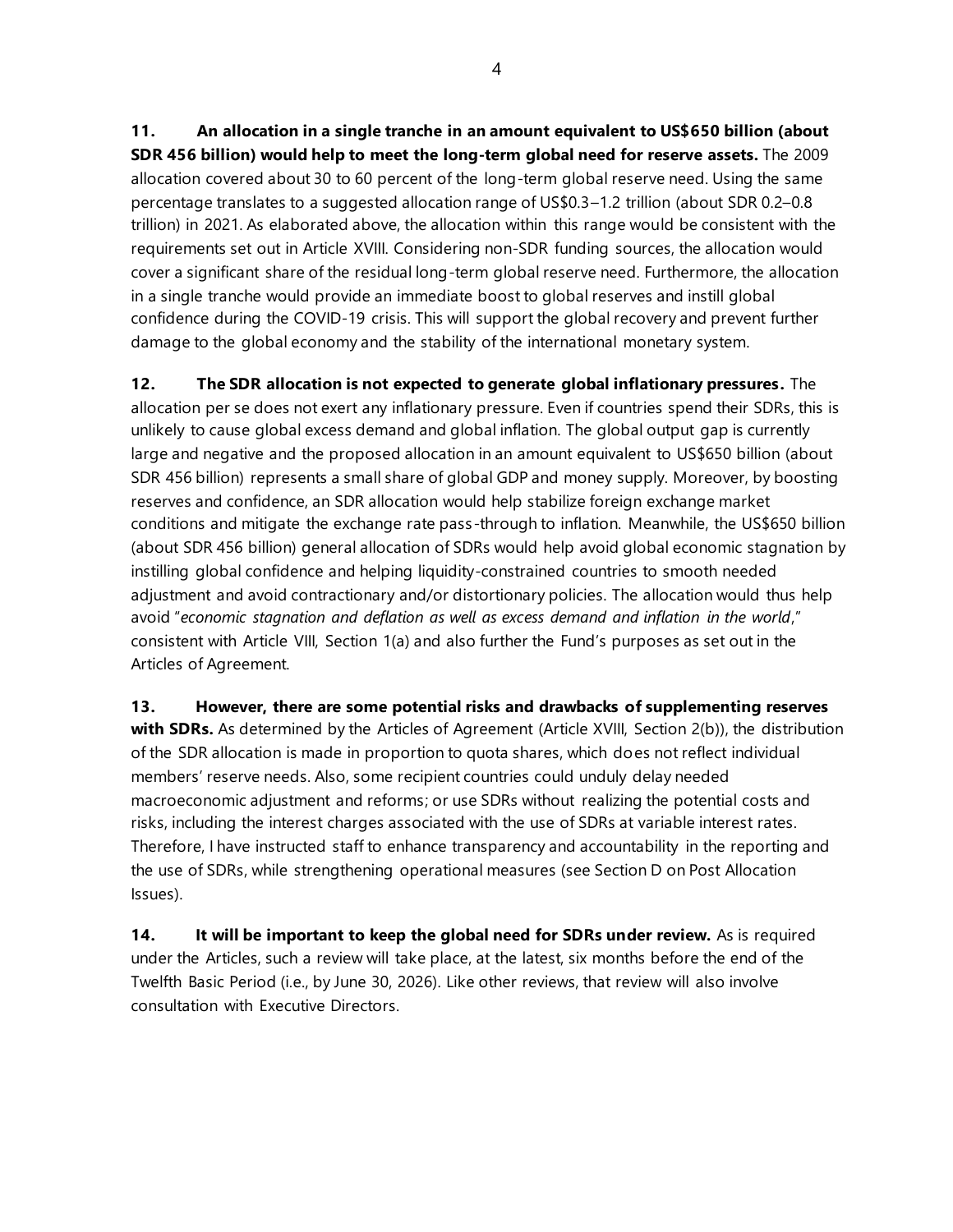# **C. Key Features of the Allocation**

#### **Eligibility to Receive Allocations During the Eleventh Basic Period**

**15. Under the proposal, all Fund members that are participants in the Special Drawing Rights Department are eligible to receive allocations made pursuant to the resolution of the Board of Governors approving this proposal for a general allocation**. This includes one country (the Principality of Andorra) that has become a Fund member and a Special Drawing Rights Department participant after January 1, 2017 (i.e., after the start of the Eleventh Basic Period). Pursuant to Article XVIII, Section 2(d), the participant will be eligible to receive the proposed allocation only if authorized by the Executive Board. On July 8, 2021, the Executive Board provided such authorization.

#### **Timing for the Allocation for the Eleventh Basic Period**

**16. It is proposed that the full amount of the allocation take place 21 days after the adoption by the Board of Governors of the relevant resolution to allocate SDRs.** Although Article XVIII, Section 2(a) provides that decisions of the Fund to allocate SDRs shall be made for "*basic periods*" and that allocations "*shall take place at yearly intervals*" within each basic period, Article XVIII, Section 2(c) also provides that allocations may take place at other than yearly intervals. In addition, it is proposed that the allocation be made in a single tranche in response to the current circumstances as discussed in paragraph 11 above.

#### **Allocations as Percentages of Quotas**

**17. Article XVIII, Section 2(b) provides that "***the rates at which allocations are to be made shall be expressed as percentages of quotas on the date of each decision to allocate* **" and that "***the percentages shall be the same for all participants***."** However, under Section 2(c) of the same Article, when making the decision to allocate, the basis for allocations may be the quotas of participants on dates other than the date of the decision to allocate.

**18. It is proposed that the allocation be based on participants' paid quotas in the Fund as of the date of adoption of the Board of Governors resolution.** Given the amount that is proposed to be allocated, the rate for the proposed allocation is 95.8455025357 percent of eligible participants' quotas on the date of the adoption of the Board of Governors' resolution on the allocation of SDRs, taking into account certain assumptions on eligibility and opting out. This rate is derived by dividing an amount of SDRs equivalent to US\$650 billion by the total of paid quotas of those participants, using the official SDR/USD exchange rate as of July 1, 2021, the date of the Summing Up of the Executive Board discussion.<sup>6</sup>

 $6$  The proposal is consistent with the approach used in 2009. It implies that the actual allocation, when implemented,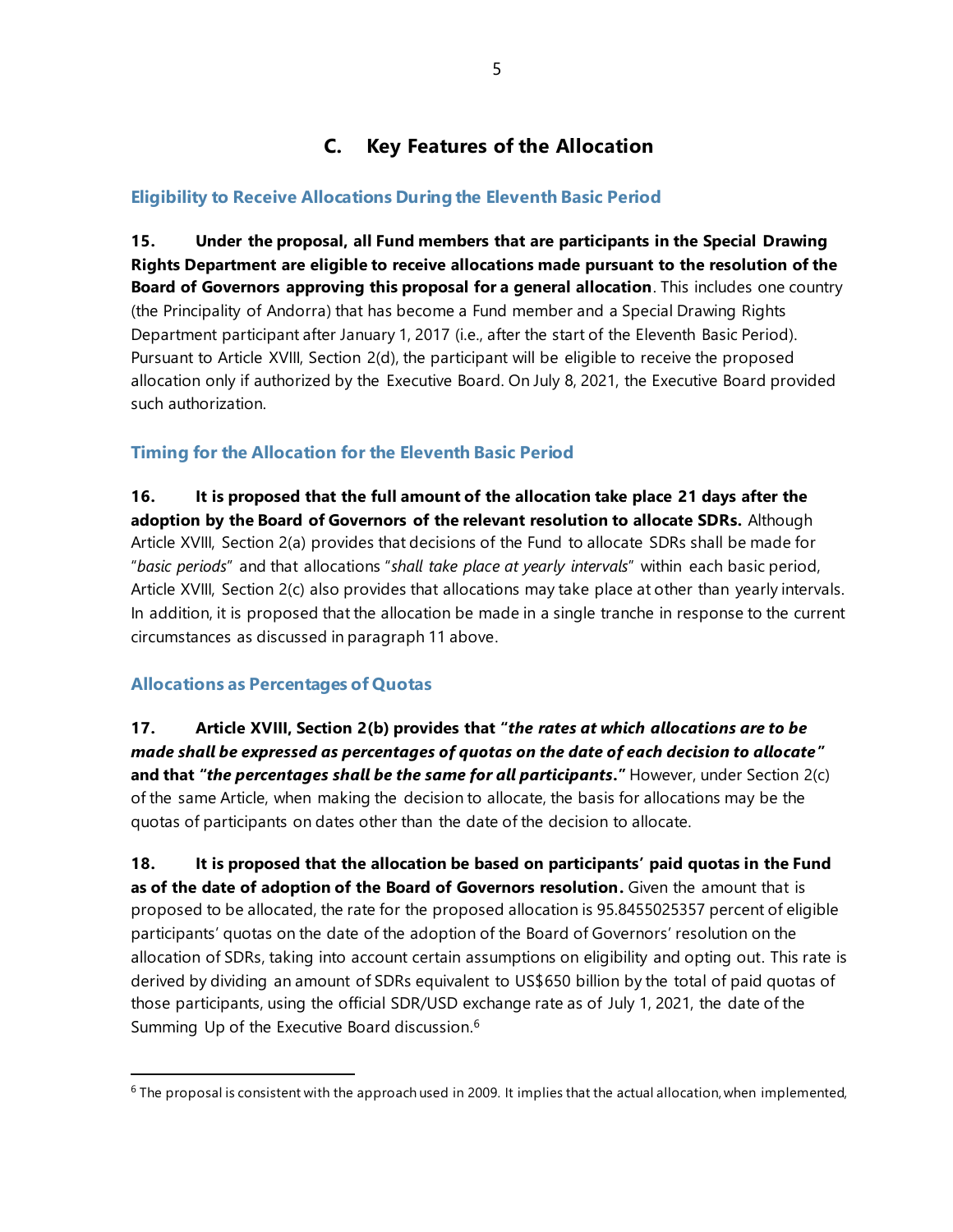**19. The total amount of SDRs to be allocated would be reduced if a participant entitled to receive allocations "opts out" of the allocation.** Consistent with Article XVIII, Section 2(e), a member may opt out of the allocation only if (a) the Governor for the participant did not vote in favor of the decision and (b) the participant has notified the Fund in writing prior to the first allocation of SDRs under that decision that it is does not wish SDRs to be allocated to it under the decision.

### **D. Post Allocation Issues**

#### **Transparency and Accountability in the Reporting and Use of SDRs**

**20. Enhanced transparency and accountability in the reporting and use of SDRs can further strengthen the effective functioning of the SDR Department and help ensure that SDRs contribute to macroeconomic stability.** To further enhance transparency and accountability of SDR reporting, additional information on SDR holdings, transactions, and trading, together with the Board paper on the *Annual Update on SDR Trading Operations*, will be published.<sup>7</sup> The additional information includes quarterly changes in SDR holdings by two broad categories: (i) those related to IMF operations and (ii) SDR trading and other uses . To further enhance transparency and accountability in the use of SDRs, a Guidance Note will be prepared to help country teams develop policy advice consistent with macroeconomic sustainability. The Guidance Note will—in the context of global developments, the outlook, and policy priorities—include a section on principles that can enhance transparency and accountability in the use of SDRs. In addition, an ex-post report on the use of SDRs will be prepared two years after the allocation to review the allocation against the broad macroeconomic context and policy priorities following the COVID-19 pandemic.

#### **Implications for the SDR Market**

**21. Although sales of SDRs are anticipated to increase after the SDR allocation, Voluntary Trading Arrangements (VTA) purchasing capacity would be sufficient even in a high demand scenario.** The VTAs will continue to have ample buying and selling capacities to meet the demand for sales and acquisitions of SDRs. The flexibility and voluntary nature of the market contributes to the willingness of VTA members to have a VTA and actively participate. To further enhance the voluntary SDR trading market, a two-pronged approach (i.e., broadening participants and enhancing operational flexibility under existing VTAs ) has been initiated building on the favorable experience from the 2009 SDR allocation. Therefore, post-allocation requests for

would be expected to be about \$650 billion, but this U.S. dollar equivalent could differ due to changes in USD/SDR exchange rate. Furthermore, the nominal size of the SDR allocation could be slightly higher if one or more of a few members who have not yet consented to and/or paid for their respective quota increases under the 14th General Review of Quotas do so prior to the effectiveness of the allocation, allowing these members to receive their shares of SDR allocation based on their new, higher quotas.

 $<sup>7</sup>$  Staff will continue to prepare a Designation Plan, which would remain confidential and not published.</sup>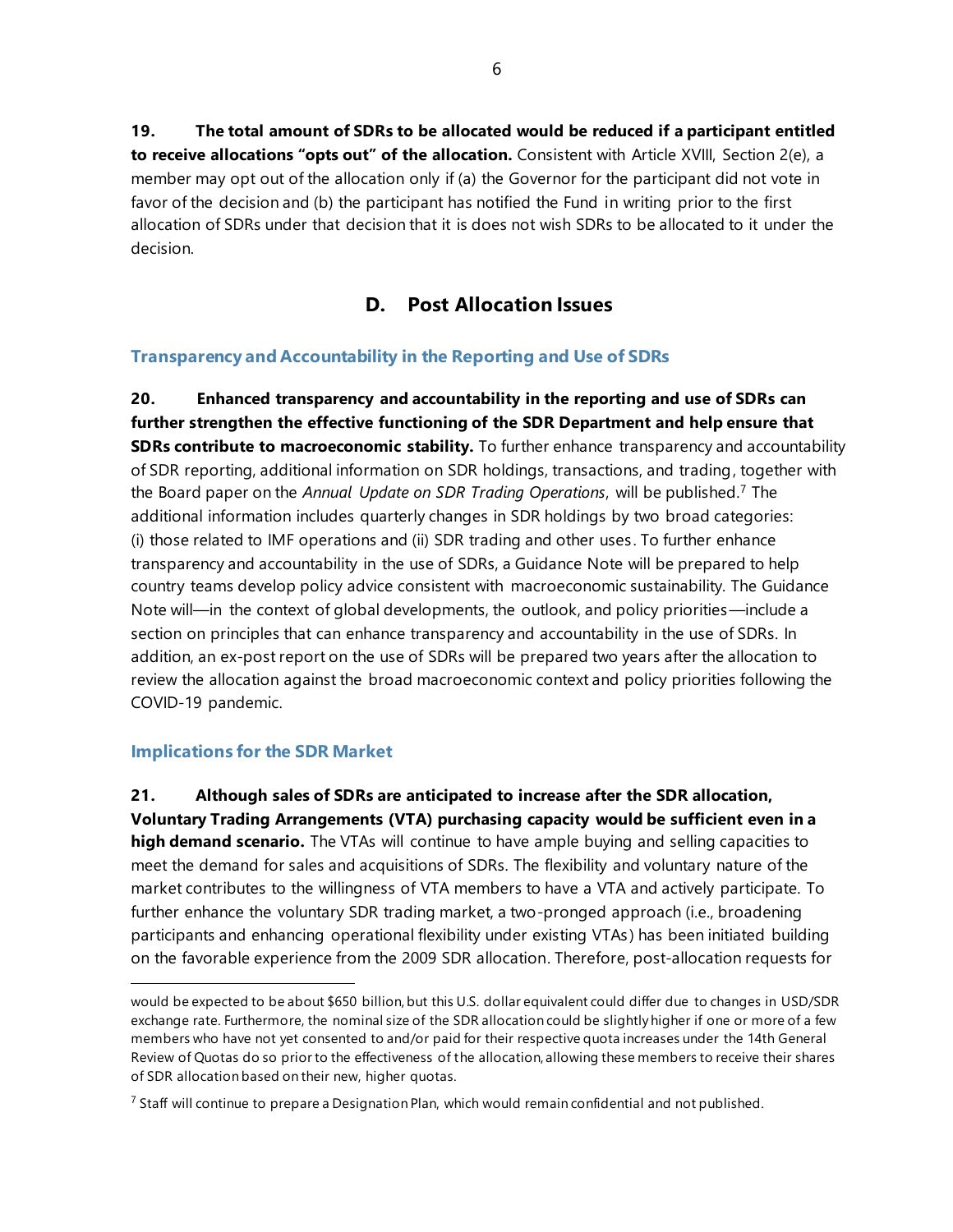exchange of SDRs are expected to continue to primarily be handled via the voluntary trading market, while the Articles of Agreement provide for a backstop designation mechanism to guarantee the liquidity of the SDR.

# **E. Proposal for the Allocation of Special Drawing Rights**

In light of the foregoing, I hereby propose that the Fund allocate SDRs to the participants in the Special Drawing Rights Department, in accordance with the Articles of Agreement, as follows:

- 1. An allocation of SDRs shall be made to participants in the Special Drawing Rights Department that are eligible, in accordance with the Articles of Agreement, to receive allocations during the Eleventh Basic Period.
- 2. The allocation (and recording to participants SDR holdings) shall be made on the twenty-first day following the date on which the proposed Board of Governors' resolution approving the allocation becomes effective.
- 3. The rate for each participant receiving an allocation shall be 95.8455025357 percent of the quota of each participant on the date on which the proposed Board of Governors' resolution approving the allocation becomes effective.

I therefore recommend that, in accordance with the foregoing proposal, which has been concurred in by the Executive Board on July 8, 2021, the Board of Governors adopt the following resolution: